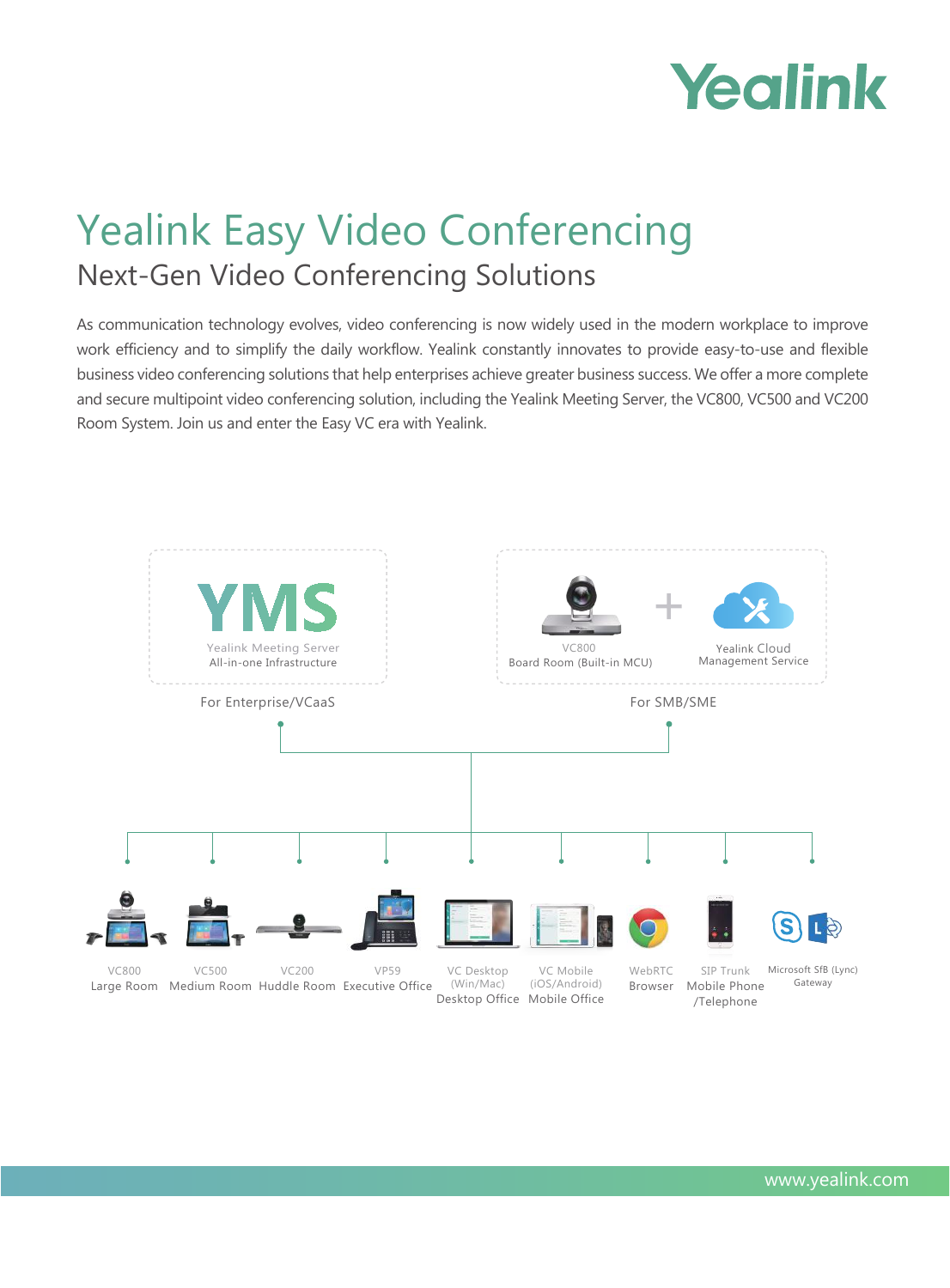#### Yealink Meeting Server (YMS)

The Yealink Meeting Server is a distributed cloud-based video conferencing infrastructure tailored for HD video conferencing collaboration in the modern workplace. A powerful all-in-one meeting server, YMS brings MCU, registrar server, directory server, traversal server, meeting and device management server, SIP Trunk, WebRTC server, GK & H.460 server, Microsoft SfB (Lync) gateway, recording server and collaboration server together, to better provide users with an enjoyable meeting experience while cutting costs and improving efficiency. Seamlessly working with multiple devices such as room systems, video phones, mobile phones and personal computers, the Yealink Meeting Server brings people together at any time from any location with the touch of a button.



- Cloud-based distributed architecture
- Supports virtualization deployment: VMware and Hyper-V
- All-in-one
- Server Federation Management & Multi-server Cascading
- Supports server cluster management and multi-host hot standby
- Integrated GK server and H.460 traversal server, supports H.323 registration
- Supports interoperability with Microsoft Skype for Business (Lync) clients for audio, video and content sharing
- Supports large broadcasting interactive conference, holding up to 1,500 parties
- Adopting advanced ICE/TURN/STUN/NAT firewall traversal technology, supports deploying conferencing nodes in a public DMZ • deployment
- Supports SIP Trunk, interconnection with audio and video gateway
- TLS/SRTP/HTTPS and dynamic password ensures the security of conferences
- Deeply integrated with Yealink VC devices, support conference reminder and one-touch conference access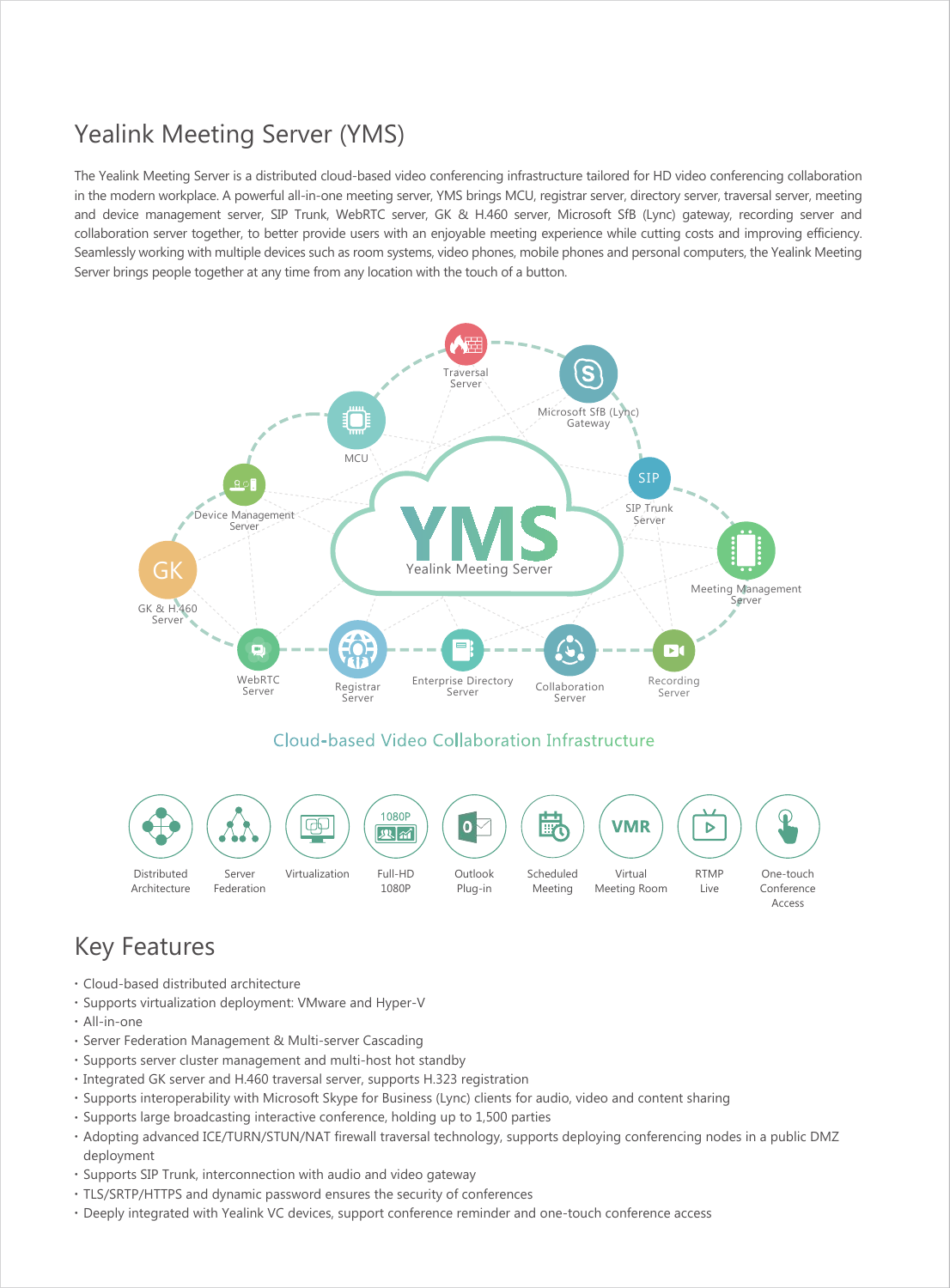#### VC800 Room System

The Yealink VC800 room system is ideal for medium and large meeting room environments. It features an all-in-one design and first-class video and audio technology that creates an easier and more effective collaboration experience. As the newest generation of Yealink VC series video conferencing systems, the VC800 adopts an intuitive user interface that makes meeting control simpler. Featuring H.265/HEVC, Opus and HD voice, the Yealink VC800 facilitates more immersive audio-visual collaboration.



- Built-in 24-site multipoint and can be divided into two virtual meeting rooms
- 1080P@60FPS & 12x optical camera
- Supports collaboration touch panel and video conferencing microphone array
- H.265/HEVC video codec, 1080P@30FPS from 512kbps
- Super packet loss recovery technology (video resistant up to 30% and audio resistant up to 70%)
- H.323/SIP dual protocols, HD video recording to USB flash drive
- 2x HDMI-out, 1x HDMI-in and 1x Mini-DP for content
- Supports wireless content sharing
- Compatible with touchscreen
- 1x 3.5mm Line-in, 1x 3.5mm Line-out, 2x USB 2.0
- Powerful multi-camera solution, supports up to 1+8 cameras
- Supports collaboration features (interoperable with whiteboard and annotation on content sharing)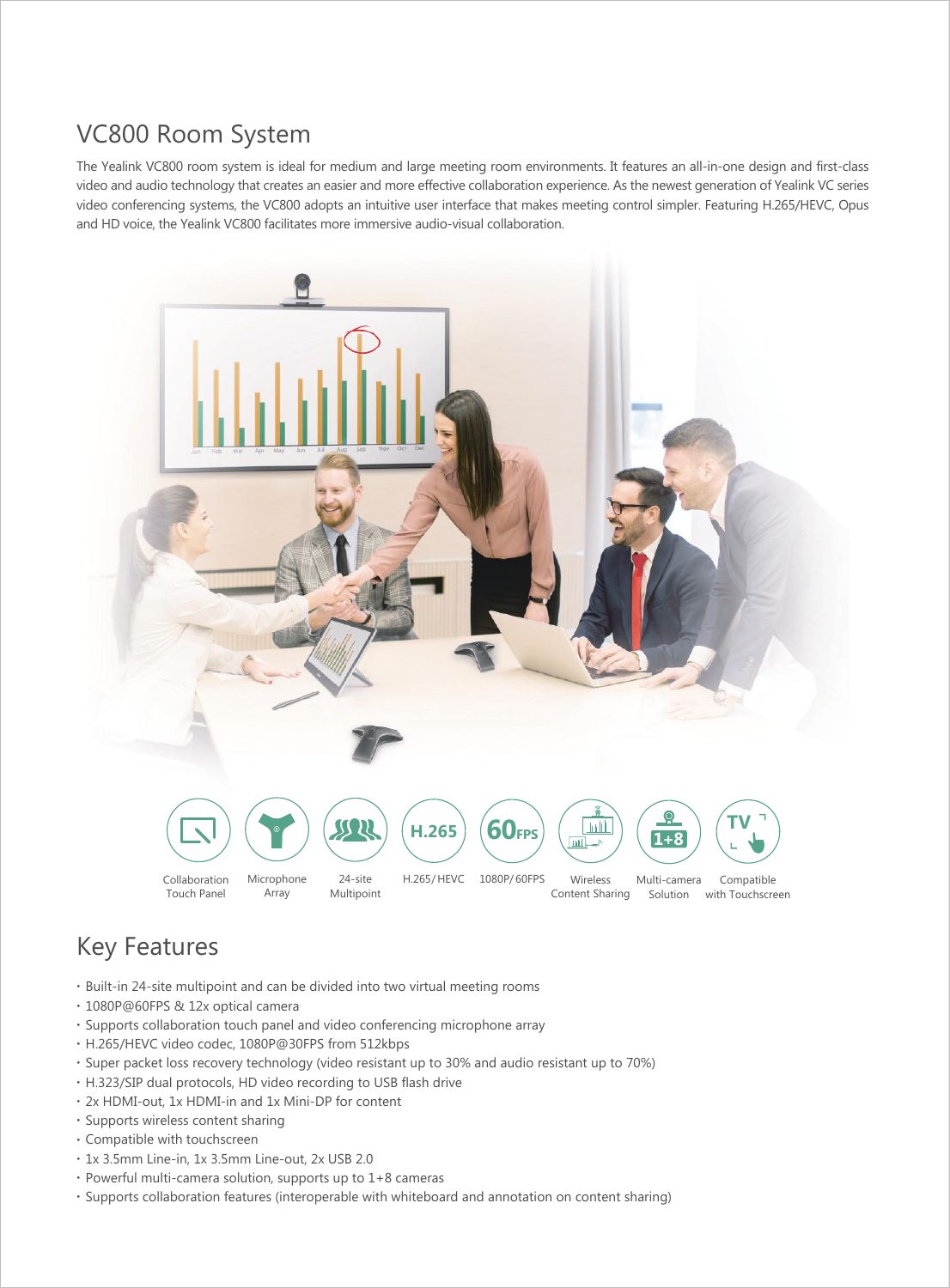### VC500 Video Conferencing Endpoint

Optimized for small and medium meeting rooms, Yealink VC500 creates a lifelike communication by capturing all meeting participants on screen. Its wide-angle lens brings everyone in view without adjusting the camera. Featuring 1080P60 resolution, H.265 codec, and flexible audio options (users can choose either wireless microphones or microphone array), VC500 offers HD video and crystal clear audio, making video conferencing as natural as communication should be. With a sleek and compact design, VC500 creates simple deployment and fits easily on TV, making your teamwork more productive and effortless.



- Camera and codec all-in-one, easy to mount on the TV
- 1080P60 & 5x optical PTZ camera, 83° wide-angle lens
- H.265 video codec, resists up to 30% packet loss
- H.323/SIP dual protocols, HD video recording to USB flash drive
- 2x HDMI-out, 1x HDMI-in and 1x Mini-DP for content
- Supports wireless content sharing
- Compatible with touchscreen
- Supports collaboration features (interoperable with whiteboard and annotation on content sharing)
- Two audio options: a pair of wireless microphones or one microphone array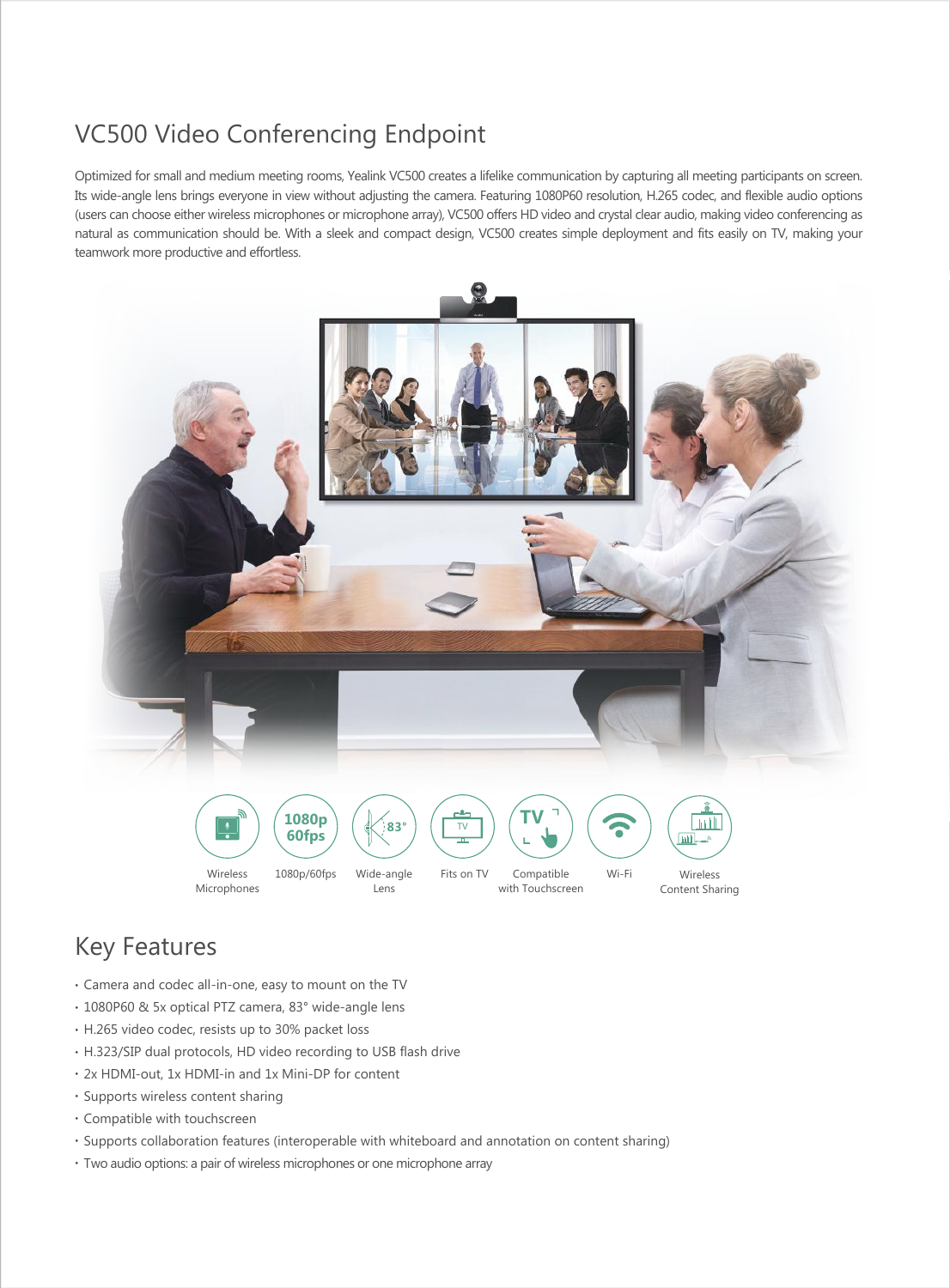#### VC200 Video Conferencing Endpoint

The Yealink VC200 is an ideal choice for huddle rooms. With the camera and codec all-in-one design, the Yealink VC200 provides 4K resolution ratio with 4x e-PTZ camera. Its 103° wide-angle lens brings everyone in view without adjusting the camera. VC200 is based on Android OS, compatible with third-party cloud platforms. Featuring H.265/HEVC codec and built-in beamforming microphone array to support directed voice pickup, VC200 facilitates HD video and crystal clear audio, making video conferencing as lifelike as the face-to-face communication should be. Thanks to the built-in Wi-Fi, Bluetooth, and wireless content sharing, users enjoy the complete wireless deployment in the meeting rooms.



- Camera and codec all-in-one, easy to mount on the TV
- Android 7.1 OS, compatible with third-party cloud platforms
- 4K resolution ratio, 4x lossless e-PTZ camera, and 103° wide-angle lens
- Built-in 6 beamforming microphone arrays with directed voice pickup
- Built-in Wi-Fi and Bluetooth
- Supports wireless content sharing, fulfilling wireless deployment in huddle rooms
- H.265/HEVC video codec, resists up to 30% packet loss
- HD video recording to USB flash drive or VC200 local storage
- Supports collaboration features (interoperable with whiteboard and annotation on content sharing)
- Compatible with touchscreen